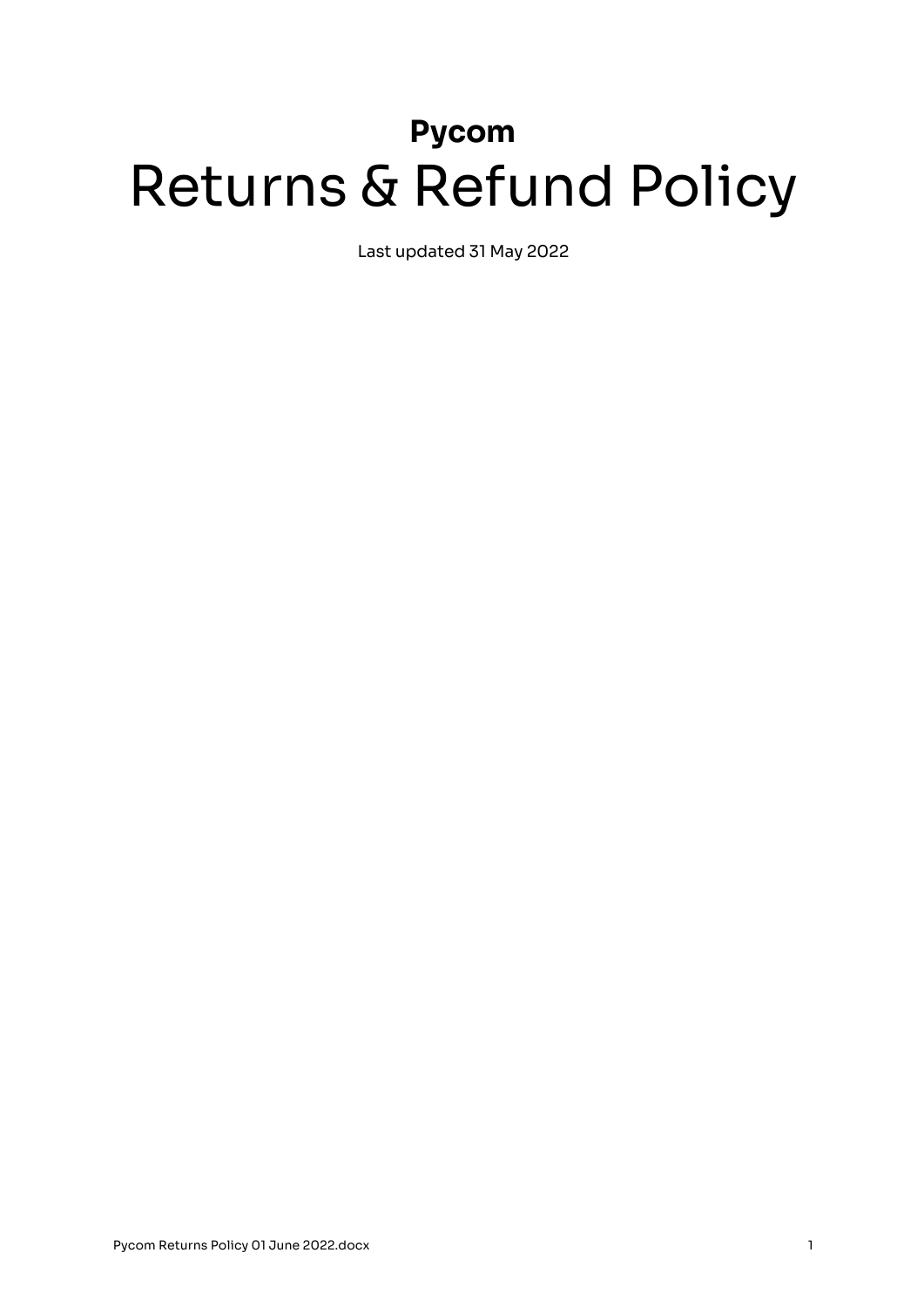# **RETURN POLICY**

#### **Last Updated 01 June 2022**

Thank you for your purchase with Pycom. We hope you are happy with your purchase. However, if you are not satisfied, you may be able to return it to us for a store credit only. Please read on for more information about our Returns Policy.

#### **ELIGIBLE FOR RETURNS**

All purchases are not cancellable, are non-refundable, unless they are considered defective.

If it is considered defective, the product will be subject to RMA and repaired at the expense of the manufacturer assuming that it falls under the manufacturer's warranty.

To start an RMA process, please contact sales@pycom.io.

If your return is accepted, we'll email you information for the return, as well as instructions on how and where to send the package.

Items sent to us without prior request for a return will not be accepted.

You can contact us at any time for any return questions at sales@pycom.io.

#### **Damage and problems**

Please inspect your order upon receipt and contact us immediately if the item is defective, damaged or if you receive a wrong item, so that we can assess the problem and correct it as soon as possible.

#### **RETURNS**

All returns must be postmarked within 7 days of delivery data. All returned items must be in new and unused condition with all original tags and labels attached.

#### **RETURN PROCESS**

To return an item, please email customer services at sales@pycom.io to obtain a Return Merchandise Authorisation (RMA) number. After receiving an RMA number, please the item securely in its original packaging and include your proof of purchase. Then ship the item(s) using a "tracked and signed for" shipment method to the following address:

PYCOM LTD